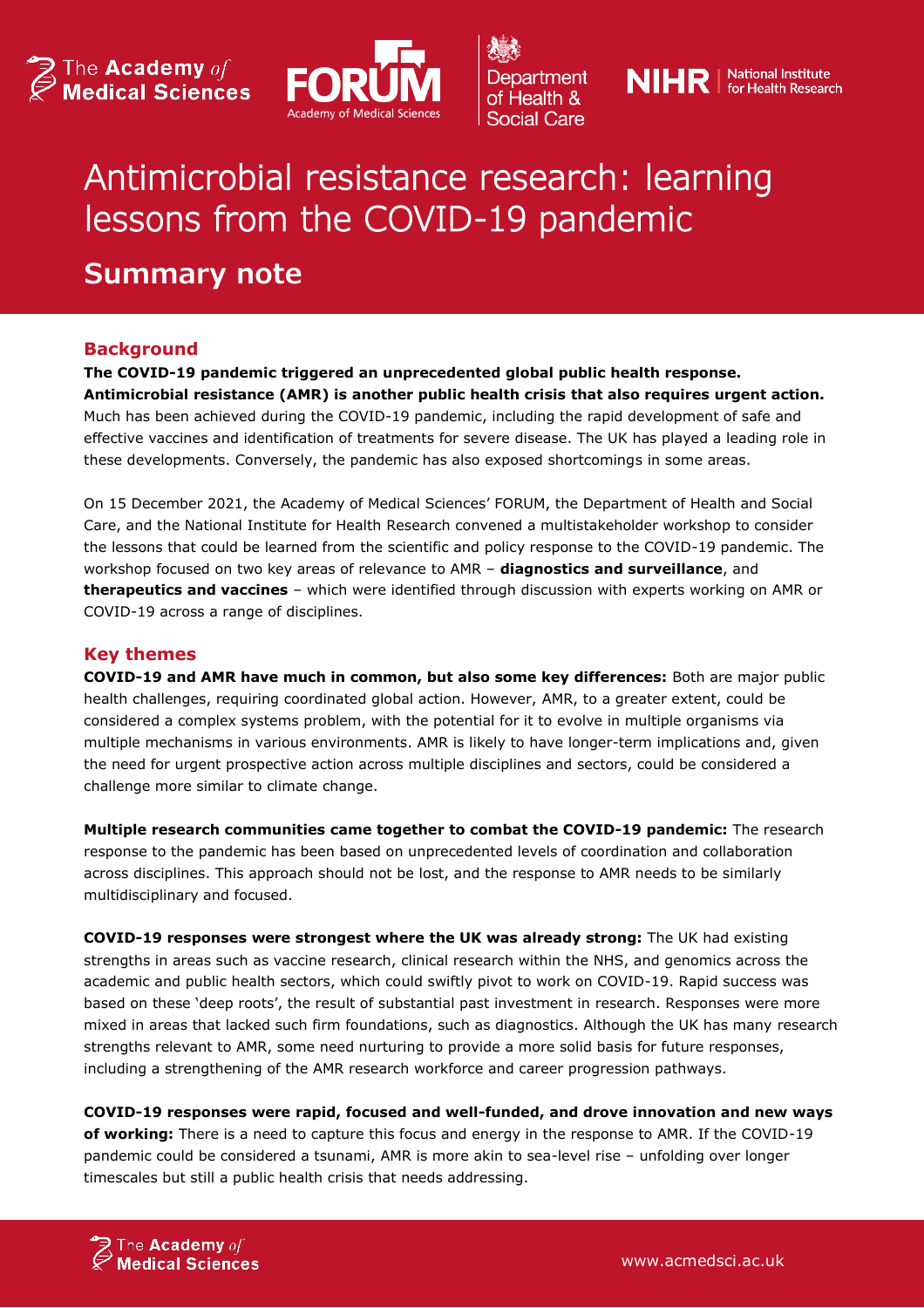**Patients and the public have a critical role to play in the AMR response:** Patient and public involvement is essential at multiple levels, from the design and prioritisation of strategies to tackle AMR, to the identification of effective ways to communicate with different audiences. Specific examples given were the design and communication of policies surrounding data use and sharing and vaccines, to ensure public acceptability. Securing public support for action to address AMR will also be vital, as it has been for COVID-19 and will be for climate change.

## **Diagnostics and surveillance are crucial aspects of the AMR response and can draw on the COVID-19 experience**

- **The testing infrastructure developed for COVID-19 could be repurposed to support AMR surveillance**: This could extend to wastewater and other environmental monitoring as well as surveillance in veterinary medicine. Linkage of data across sectors would need to be a key priority.
- **Engagement with industry needs to be strengthened**: The diagnostics sector is more fragmented than the pharmaceutical industry and was not sufficiently prioritised early in the pandemic. Stronger and earlier engagement would ensure that industry is better able to support public health responses to AMR. Mechanisms are also needed to provide access to clinical samples and curated collections of resistant microorganisms to accelerate diagnostic development.
- **Regulatory pathways for diagnostics need to be reviewed**: Such pathways are complex and often slow, problems which need to be addressed through dialogue between regulators, developers and other stakeholders.
- **Technological innovation and public adoption of testing are opening up new opportunities**: Multiple diagnostic platforms have been developed for COVID-19, covering a range of uses for testing. This burst of innovation could be harnessed to deliver more tools to support AMR responses and infection prevention interventions. In addition, the widespread public uptake of testing during the pandemic offers opportunities to capture AMR-relevant data directly from communities and to integrate AMR screening in the community into patient admission pathways. Patient and public engagement would be essential to secure support for new approaches and data sharing, and to ensure that the implications of test results are fully understood.
- **An end-to-end focus is needed for diagnostic development, with multistakeholder engagement:** Diagnostic development takes place in a complex environment, requiring input from multiple stakeholders, including researchers, product developers, funders, clinicians, public health professionals, patients and the public. Technical innovations will not succeed unless an integrated view is taken of the needs and interests of these different players, with cross-sectoral collaborations at the heart of product development.

## **Rapid development and approval of COVID-19 therapeutics and vaccines also offers opportunities for AMR research**

- **Innovations in regulatory practice were crucial to the rapid but rigorous evaluation of COVID-19 vaccines and could be applied to AMR therapeutics**: Regulatory bodies such as the MHRA have been willing to consider innovative trial designs and closer dialogue with medicine and vaccine developers. There is a need to embed this model of working, with regulators acting as flexible facilitators rather than just as enforcers of regulation.
- **Capture and analysis of real-world and pragmatic trial data were crucial to inform COVID-19 care:** Studies such as the RECOVERY trial drew on existing research infrastructure and NHS systems and were able to rapidly initiate research. For AMR, major opportunities exist to collect real-world data to understand links between antimicrobial use and resistance and to inform dosing and prescribing, for example to optimise prescribing based on type of infection or patient demographic (e.g. children, or people with co-morbidities).